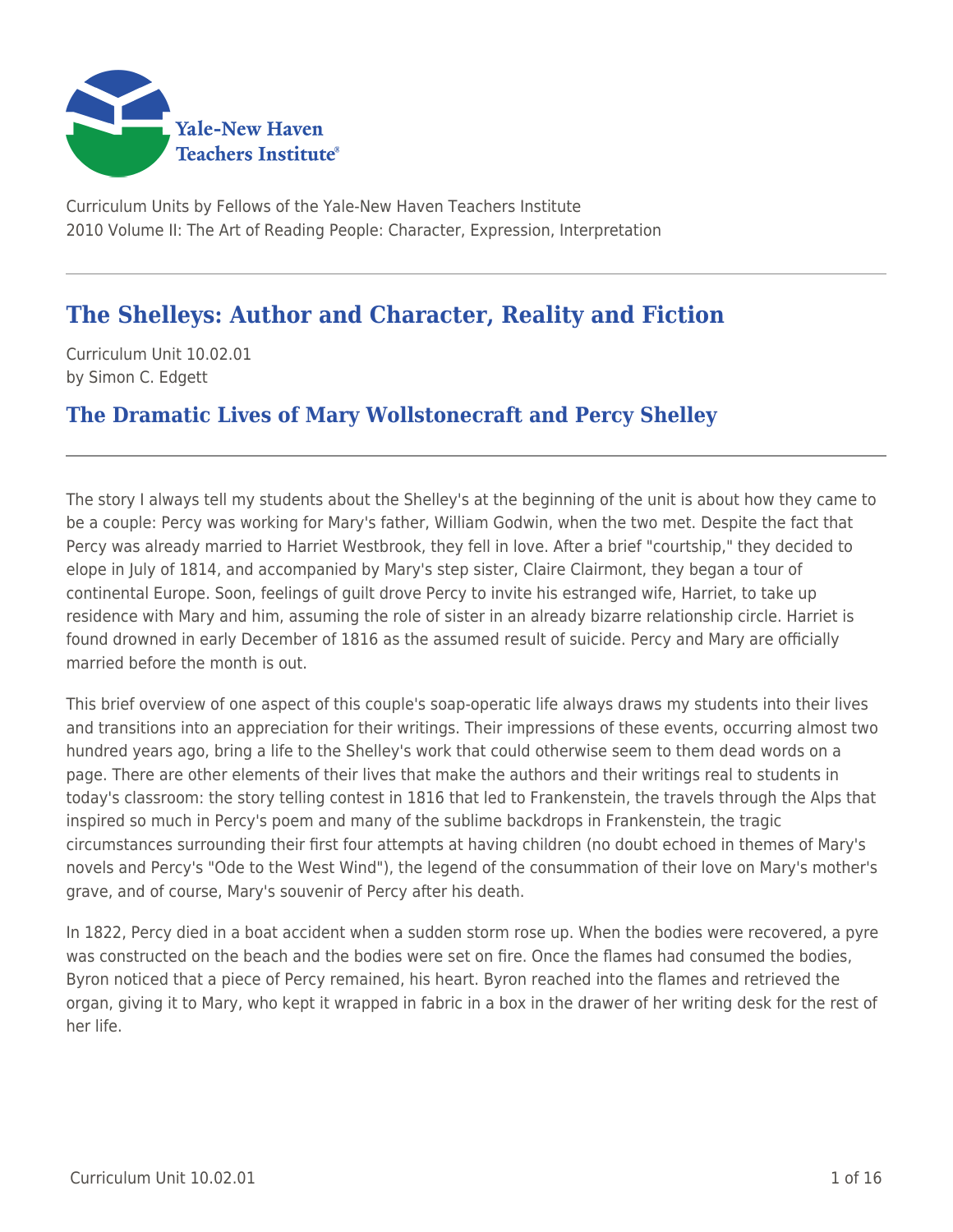# **Rationale**

It has been my experience, not only as a teacher but also as a scholar, that developing an understanding of the circumstances surrounding the creation of a piece of literature can greatly enrich the understanding and interpretation of the work. At the same time, it is important to understand the differences between actual events from an author's life and the fictional events an author chooses to write about in his or her work. This duality, the effect of reality on fiction and the separation of fiction from reality, is the area of focus for this unit.

In the classroom, I have recognized a difference in students' engagement with a text when they have some understanding of the author's motivations in creating that text. An understanding of the writer makes the reading take on a different meaning to the students: it becomes more authentic to the artist's intentions and more significant to the student. This unit aims to foster that level of engagement between students and various works by Percy and Mary Shelley.

Percy Bysshe Shelley and Mary Wollstonecraft Shelley were major forces in the Romantic Period in English Literature. In order to understand and appreciate the impact of these significant writers, the experiences of their lives (as both individuals and as a couple) must be understood, at least on a basic level. Percy Shelley's life is evident in the themes, motifs, and imagery of his poetry. Many of Mary Shelley's experiences mold characters and themes of her novels.

This is not to say that Mary's Frankenstein or Percy's poetry should be read with blinders on, forcing the reader to accept either one as a direct retelling of life-events. The historical and biographical connections that students find in a text should not cloud a reading of that text as a fictional work. Often, students adopt an all or nothing policy when it comes to their analyses of literary works. If they are told to make connections between the life of an author and her work, they tend to read the work myopically, seeking out only those elements which help to further their assumptions and ignoring those which counter them. Analyses should be a means of expanding students' understanding of the literature, not a means of narrowing that understanding. Good literature is complex. An insightful and accurate reading of the literature should be as complex.

Another advantage of adding biographical understanding to the analysis of a text is that it helps students in reading an author's motivations and intentions. Students in today's classrooms have been so steeped in Reader-Response theory that they have come to believe that they can make any interpretation of the text they want as long as they can point to some piece of evidence within the text. They are encouraged to make personal connections to the text and interpret it in light of their personal experiences. Though this is a great way of introducing students to analysis of a text when they are younger, students must be aware that every text is not about them. Author's have voices in their text and wrote intentionally.

For example, the first two lines of Percy's "Hymn to Intellectual Beauty" speak of a "Power / [that] Floats though unseen among us." Without at least a minimal understanding of Shelley's thoughts on religion--he was a much avowed atheist--students often interpret this "Power" as the Christian God. They bring their own beliefs and experiences to the poem, leading to a misreading of Shelley's intended meaning. Allowing students to misread poetry, to believe that all writing is written for them to interpret as they wish is an injustice, not only to the poetry but to the students as well. Students need to be aware of multiple interpretations of the text, but in order to understand and function in a world that grows more socially complex each day students need to be aware of an author's, a speaker's, or an orator's intentions in creating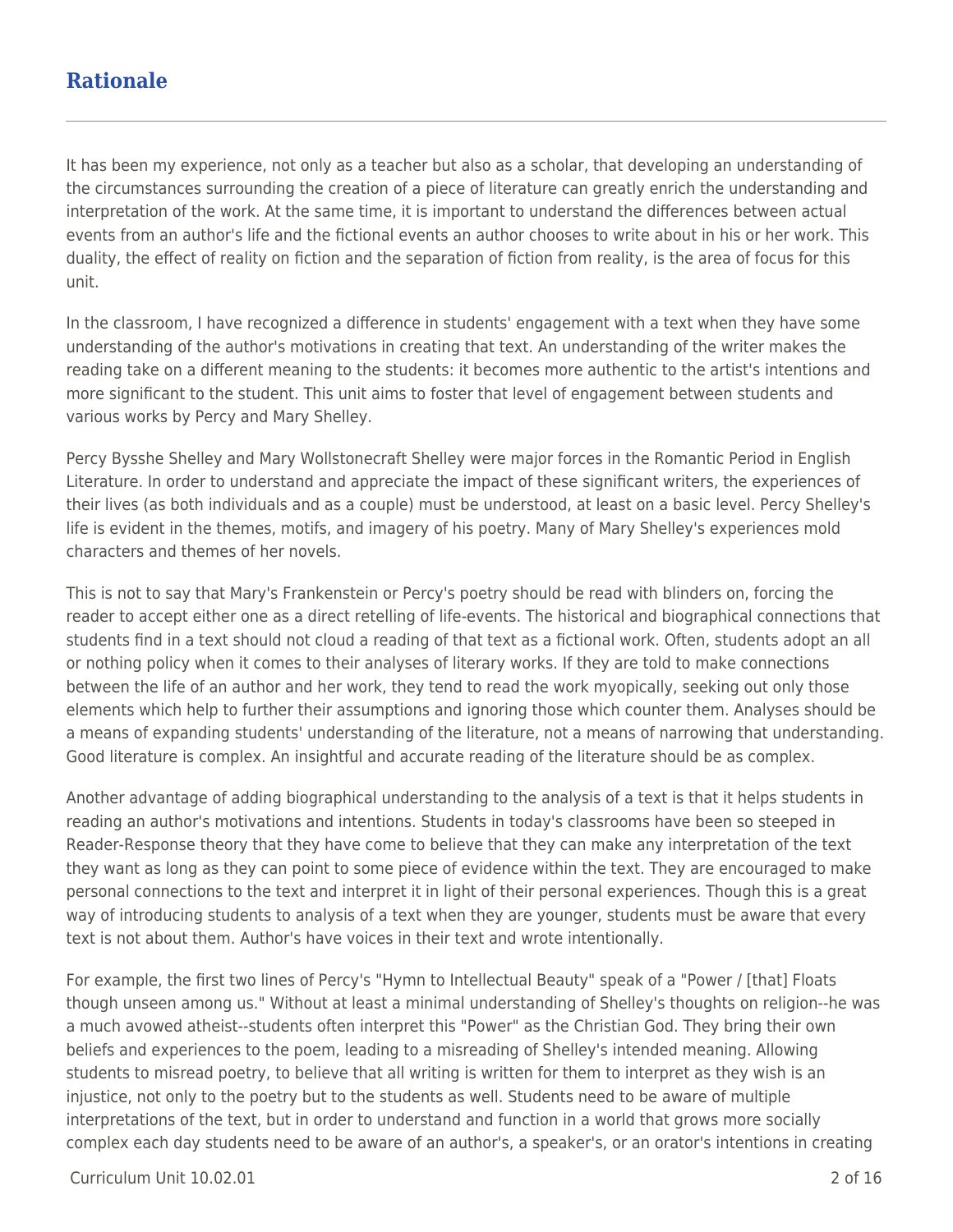his work and choosing her words.

Likewise, Mary and Percy Shelley both developed interests in science and scientific experimentation during their youths which lasted into their adult lives. According to George Herbert Clarke in his introduction to Selected Poems…, Percy had a deep interest in "physical and chemical" experiments during his time as a student at Sion House Academy. Understanding this aspect of the Shelley's lives should not lead the reader to believe, however, that Victor Frankenstein is Mary's representation of her husband in the novel. In other words, students do need to draw a distinction between fiction and reality while at the same time drawing connections. This is complex.

This complexity is apparent in the closing scene of Frankenstein, where the creature explains to Walton that he has decided to end his own life. There are again strong parallels between the ending of the novel and events from the Shelleys' lives. 1 Mary was deeply affected by the suicide of her half-sister, Fanny Imlay, and of Percy's first wife, Harriet Shelley. In fact, Mary may have felt some of the responsibility for each of these deaths. But how does this translate into the creature's promise of ending his own existence? This is perhaps the most humanizing event in the story for the creature; he is now feeling the deep effects of his actions. The creature recounts the happiness he first felt in the days after his creation, contrasting that happiness with the bitterness and desolation he now feels. Is this what Mary feels at the death of these two close associations in her life or is this merely an attempt at figuring out the motivations for suicide? Is the creature noble in his promise that Walton will be the last human to set eyes on him or is simply giving up because he has lost all hope of ever receiving the companion he so desperately wanted throughout the novel?

These questions have no simple answer. They demonstrate the complexity of literature, of human emotions, and of finding connections between the two.

In this curriculum unit, students will explore the lives of these two individuals. They will then apply what they have gleaned from their biographical study to several of the authors' works (poetical and fictional) to develop thorough analyses which take into account the historical and personal forces at work in their writings. This does not imply dogmatic retellings of the author's intentions of the works, but rather encourages students to see that the artist's life and intentions may be echoed her/his work.

While this unit focuses specifically on the Shelleys and their writings, it has potential to be adapted to other authors. I have selected the Shelleys because of their dramatic lives and the impact they have on students in my classroom. Helping students see as individuals those writers they are exposed to will create an arena for deeper connection to their writings and help mold our students as lifelong learners and readers.

Finally, this unit is only a single attempt at helping students to understand a complex and difficult issue. Students need exposure to various lenses and to various methods of analysis, just as they need exposure to various authors writing throughout history. This is one step towards developing students who read, understand, and appreciate the complexity of literature and its importance to life and society.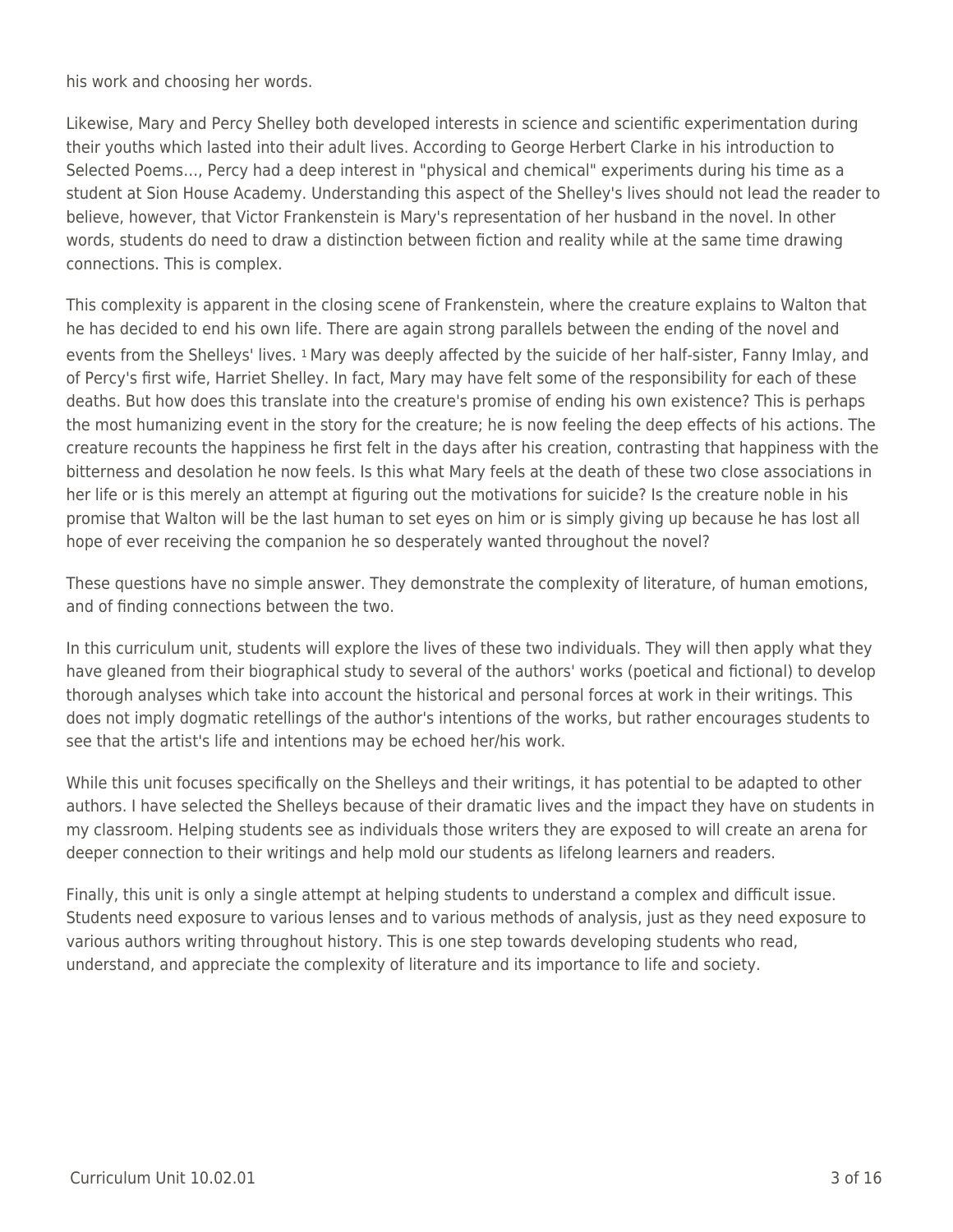This unit will be presented in a twelfth-grade honors British Literature class. Prior to this unit of study, students will have completed a survey of the major periods of British Literature leading up to the Romantic period: Anglo-Saxon, Medieval, Renaissance, and Neo-Classical. Historical perspective will be a major component of study in each of these literary periods.

While the lessons are being written with an honors level class in mind, I feel an adaptation of the unit for lower level students is easily accomplished by providing further scaffolding through modeling text annotations, modifications such as shorter poems, and more time in class for research, reading, and group analysis.

Students will have also completed a portion of study on the Romantic period including both an introduction to the key characteristics of the period and an analysis of works by some of the earlier writers of the period, including the prose writings of Burke, Paine, Godwin, and Wollstonecraft, and the poetic writings of Wordsworth and Coleridge. These readings will provide students with an understanding of the historical, philosophical, and artistic underpinnings of the period and provide a background from which their more focused study of the Shelleys will draw.

# **Overview**

The unit is composed of four divisions: biographical study of the Shelleys as individuals and as a couple; literary study of Percy Bysshe Shelley's poems; literary study of Mary Wollstonecraft Shelley's novel, Frankenstein; and a synthesis of these elements into a cohesive whole.

## **Biographical**

Students' study of the lives of Percy and Mary Shelley will begin with a brief overview of their parents' lives (with reference to materials students have already read by William Godwin and Mary Wollstonecraft), their individual lives prior to meeting, their life together, and Mary's life after Percy's death. Student readings for this portion of the unit will be drawn from various sources and materials including excerpts from Julie A. Carlson's England's First Family of Writers: Mary Wollstonecraft, William Godwin, Mary Shelley; Maurice Hindle's introduction to the 1992 Penguin edition of Frankenstein; Letters of Mary Shelley; Robert Metcalf Smith's The Shelley Legend; samples of letters written by Percy Shelley; excerpts from Percy Shelley's "A Defense of Poetry;" and Richard Holmes's Shelley: The Pursuit.

Students will also conduct guided research on a selected element of the Shelleys' lives and present their findings to their classmates in a PowerPoint presentation. This cooperative process of research and presentation will provide a broader and deeper identification with these two as individuals, allow students to begin an authentic discussion of the writers and their lives, and provide a first step in fostering a connection between students' own lives and the lives of the Shelleys.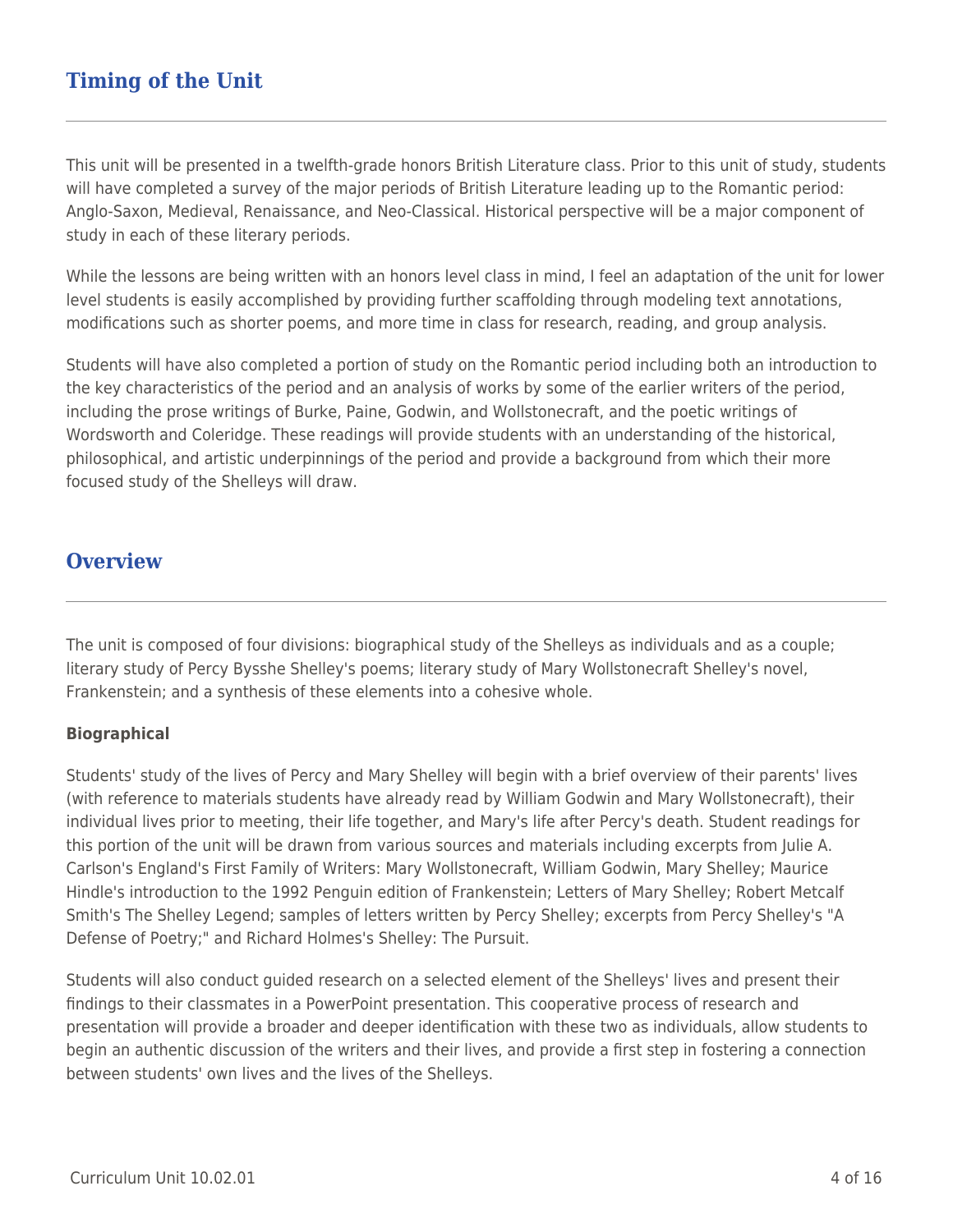## **Percy's Poems**

You could spend an entire school year studying Shelley's poetry; the catalogue of his writings is extensive, and each of his works adds something to the puzzle of understanding him as a poet and as an individual. While some of the shorter poems will be used as introduction to the style and craft of his writing, the majority of study in this area will be with two poems: "Hymn to Intellectual Beauty" and "Ode to the West Wind." Using these two works, students will analyze Shelley's adherence to the conventions of romanticism. Also, these readings will allow students to solidify their understanding of his poetry as a reflection of the elements they studied in their biographical research.

## **Mary's Novel**

Classified as both a Gothic horror novel and a piece of Romantic Literature, Shelley's Frankenstein has become a household word in many cultures. The themes of the novel, the hazards of human intervention in the natural world and the formation of identity through (sometimes tragic) personal experience, are as relevant today as they were in 1818 when the novel first appeared. The lessons surrounding the novel will focus on three areas. First, students will connect events from Mary's and Percy's own life-tragedy and struggle, a profound interest in science, a love of the natural world--to the events that make up Walton's, Frankenstein's, and the Creature's tales. This aspect will call on students to return to their research from earlier in the unit. Second, students will analyze the novel as an expression of romantic ideals and connect these with the implications of the novel for today's world. Third, students will explore the literary conventions Shelley employed in crafting the novel, specifically her methods of developing characterization of Walton, Frankenstein, Elizabeth, and the Creature and the framing of the narrative within the context of Walton's exploration to develop an allegorical connection between characters and the realities of scientific progress.

## **Synthesis**

As a culmination of the three former areas study, students will look at the connections between the lives and literature of Mary and Percy Shelley and draw a conclusion about one of them as a writer and individual. Students will write an analysis paper in which they draw a conclusion about the role of an author's personal life in the creation of a piece of literature (fiction or poetry). Students will work from a thesis in which they postulate an idea of the role of reality in the act of literary creation. Students should draw the other elements of the unit (biographical research, Percy's poetry, and Mary's novel) in their development of this idea.

# **The Romantic Period**

Romanticism was a movement in art and literature that began on the European continent in the course of the eighteenth century and then quickly spread to the British Isles. The period was defined by a new interest in the natural world as a source of inspiration and a cultivation of aesthetic experiences referred to as the "sublime." The philosophy of these artists and writers, building off of the foundation set by the Enlightenment, shifted even further from the value of a collective society, instead focusing on the importance of the individual through emotion and imagination. These two elements, the sublime and the individual, led to dramatic changes in art and poetry infused with interpretations of natural imagery by the creator's own mind.

 $Curir$ iulum Unit  $10.02.01$  5 of 16 In England, the poetic movement occurred in two waves. William Wordsworth and Samuel Taylor Coleridge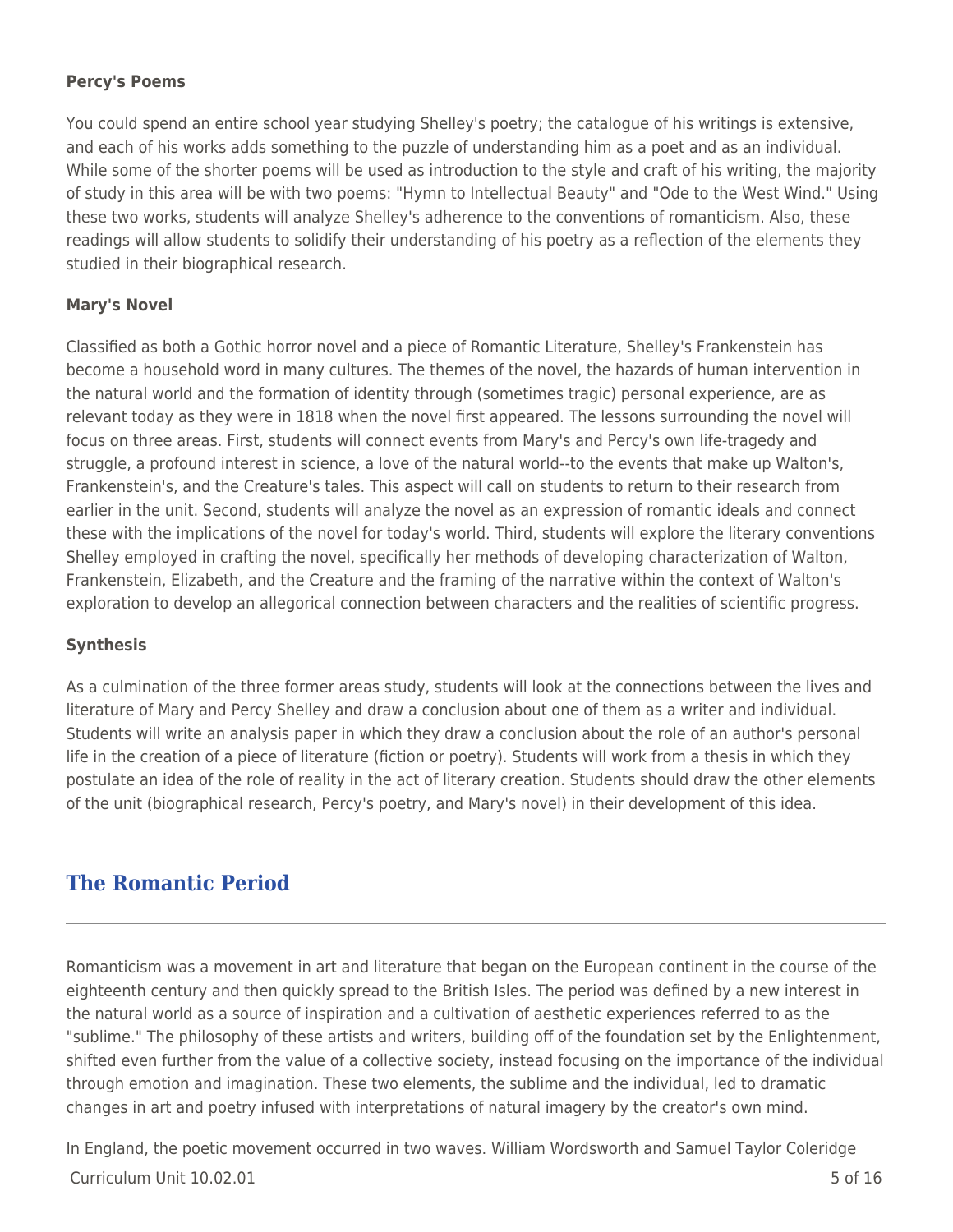were at the heart of the first movement. The second movement centered on the writings of John Keats, George Gordon Lord Byron, and Percy Bysshe Shelley.

It is no accident that this period in writing occurred in tandem with the very dramatic changes in poetic form and style. Poets moved not only away from traditional subject matter in their works, but also in the form. Where earlier poets were very concerned with the importance of adhering to traditional rhythms, rhymes, and formulas, the Romantics focused their attention on their feelings in the poetry, often using less confining structures instead of the more rigid forms dictated by tradition.

# **Introduction to Romanticism**

## **Overview:**

This introductory series of lessons is designed for the classroom that has not yet introduced the Romantic Period. The lessons provide a background on the changes in philosophy that brought about much of the literary and artistic changes during the period. By studying various works of poetry by the key poets of the time, students will learn firsthand how the elements of Romanticism had an influence on and were evidenced in works of the period. Key to these philosophical changes are an appreciation or love of nature in the "sublime," the importance of the individual as expressed through imagination and emotion, and the rejection of societal constructs.

Students will begin by analyzing a poem, "I Wondered Lonely as a Cloud" by William Wordsworth, as a group, analyzing the poem's meaning through figurative language and other devices. The class will then draw their own understanding of the Romantic Philosophy by looking at the attributes of the movement in the context of the poem. Once students have an understanding of the concepts, they will move to independent analysis of other period poems and continue their discussions in class.

The final assessment piece asks students to compose a formal analysis paper of one of the poems from this series of lessons.

## **Objectives:**

. Students will be able to list the key components of the Romantic Movement and apply them to<br>Coveral works by paried writers several works by period writers.

## **Methods:**

"I Wandered Lonely as a Cloud" by William Wordsworth [Since this is a shorter poem with relatively simple vocabulary it makes a good introduction to the ideas of the period.]

· Read the poem aloud in the class or have a volunteer read it. Clarify any vocabulary.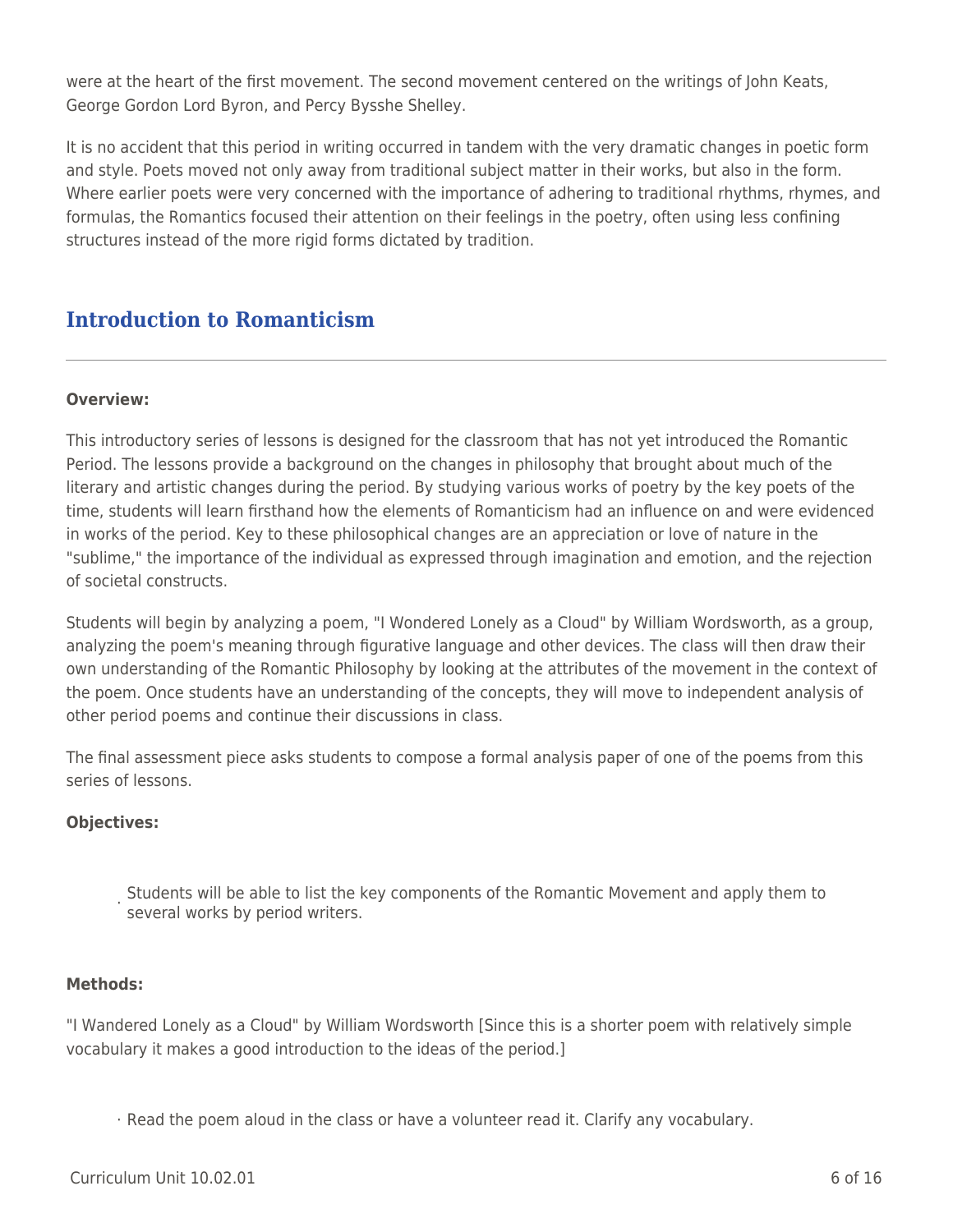- · Break students into four groups and have each group summarize one of the stanzas from the poem.
- · Share their summaries and ask the class for feedback that might help to complete the summaries.
- · Record the class's summaries on an overhead, chart paper, or other medium.
- · Have students trace the emotions of the poem's speaker throughout the poem. When is he the happiest? When is he the least happy?
- Have students look for instances of figurative language such as metaphor and personification.<br>How doos Werdswerth use these dovises and for what purpose? How does Wordsworth use these devices and for what purpose?
- · Use these discussions to introduce the key components of the Romantic Movement to the class: emotion, imagination, individuality, rejection of society, and the "sublime".

## **Continue the discussion of the period by looking at other poems, such as:**

- · "Lines Composed a Few Miles Above Tintern Abbey, on Revisiting the Banks of the Wye on a Tour July 13, 1798" by William Wordsworth
- · "Kubla Khan" by Samuel Taylor Coleridge
- · "To Autumn" by John Keats
- · "She Walks in Beauty" by George Gordon, Lord Byron

### **Assessment:**

Students will write a two-page analysis of a poem from the period in which they analyze the appearance of romantic conventions in the poem.

# **Introduction to the Shelleys**

### **Overview:**

In this series of lessons, students will read a biographical narrative or an outline of the Shelleys' lives, making connections between specific elements of their lives that may influence them as writers. Students will then conduct independent research into specific aspects of the writers' lives and present their findings to the class.

These initial understandings of the writers' lives will provide the foundation of later connections between the biography and writing of these writers. Students should also be aware of the ultimate assignment at this point in the unit. Knowing what they are working towards will help to encourage ownership of the assignments leading up to the final project.

### **Objectives:**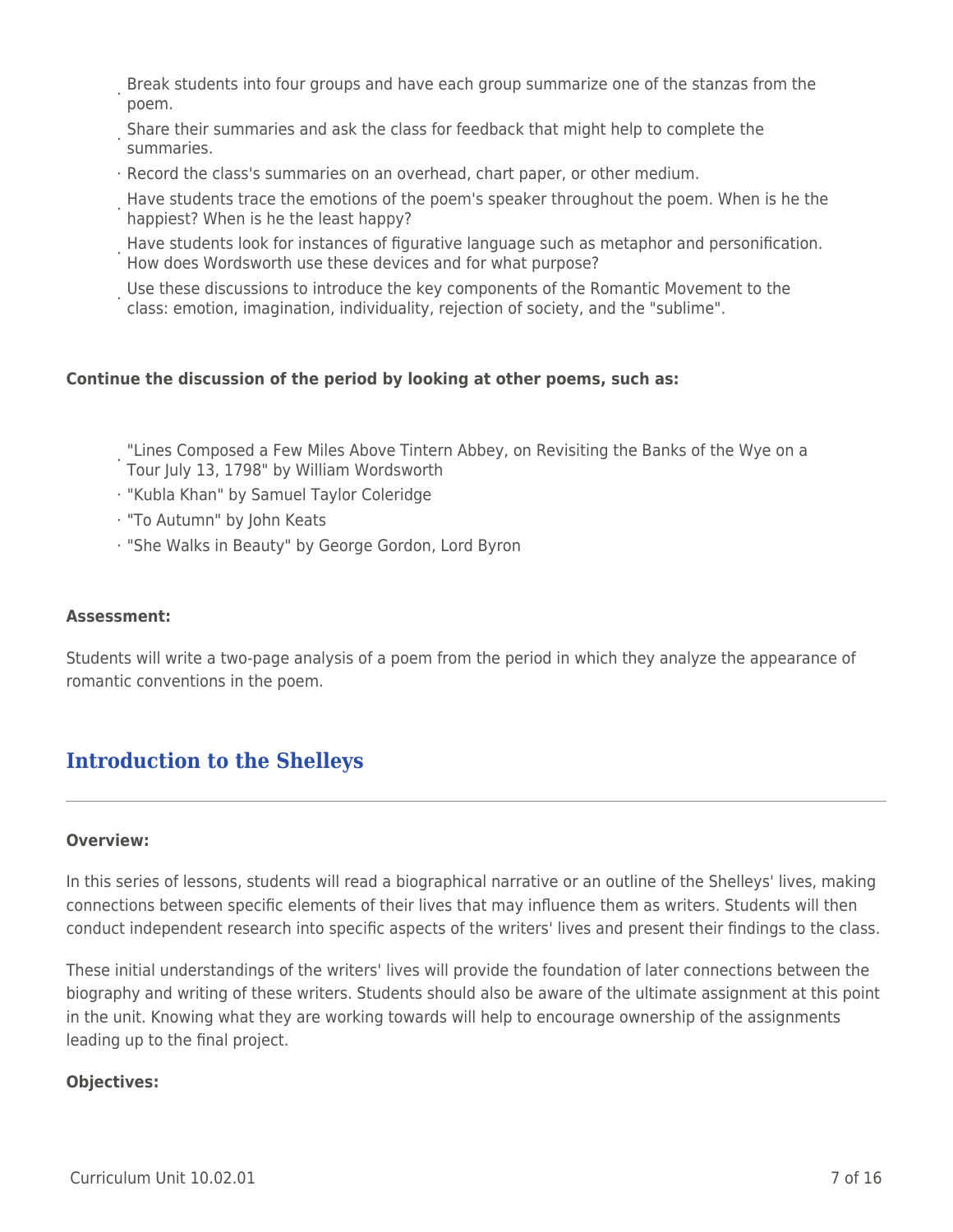· that motivate Students will be able to present an initial understanding of experiences and influences writers in their craft through whole-class discussion and written analysis of independent research.

### **Methods:**

•Begin with a journal entry: "What role does reality play in the work of a poet? What role does reality play in the writing of a novelist/fiction writer?"

•Ask students to volunteer parts of their writing and record their thoughts on an overhead, chart paper, or some other medium. Hopefully students will connect specific elements of each to reality, but will see a stronger tie in poetry writing where the emphasis is more on direct relation of emotion and less on the development of narrative. Ask students to connect their ideas to specific examples from writers they have been exposed to in the past, whether in this class or another.

•Provide an overview of the Shelleys' lives in either an outline or in a narrative. Ask students to peruse the overview and to highlight the elements they think would be most influential on their lives as writers.

•Students share the elements they have highlighted. Encourage students to respond to one another's ideas to promote a discussion of why specific elements would or would not be influential. Through this discussion students will not only gain deeper insight into the Shelley's, but will begin thinking critically about what motivates writers in their craft.

•Assign students one of the following topics for further research. Students may conduct the research as individuals or in small groups at the teacher's discretion.

- •Percy's parents and his childhood
- •Percy at college
- •The death of Mary's mother
- •Mary Wollstonecraft's writing
- •William Godwin's writing
- •Harriet Westbrook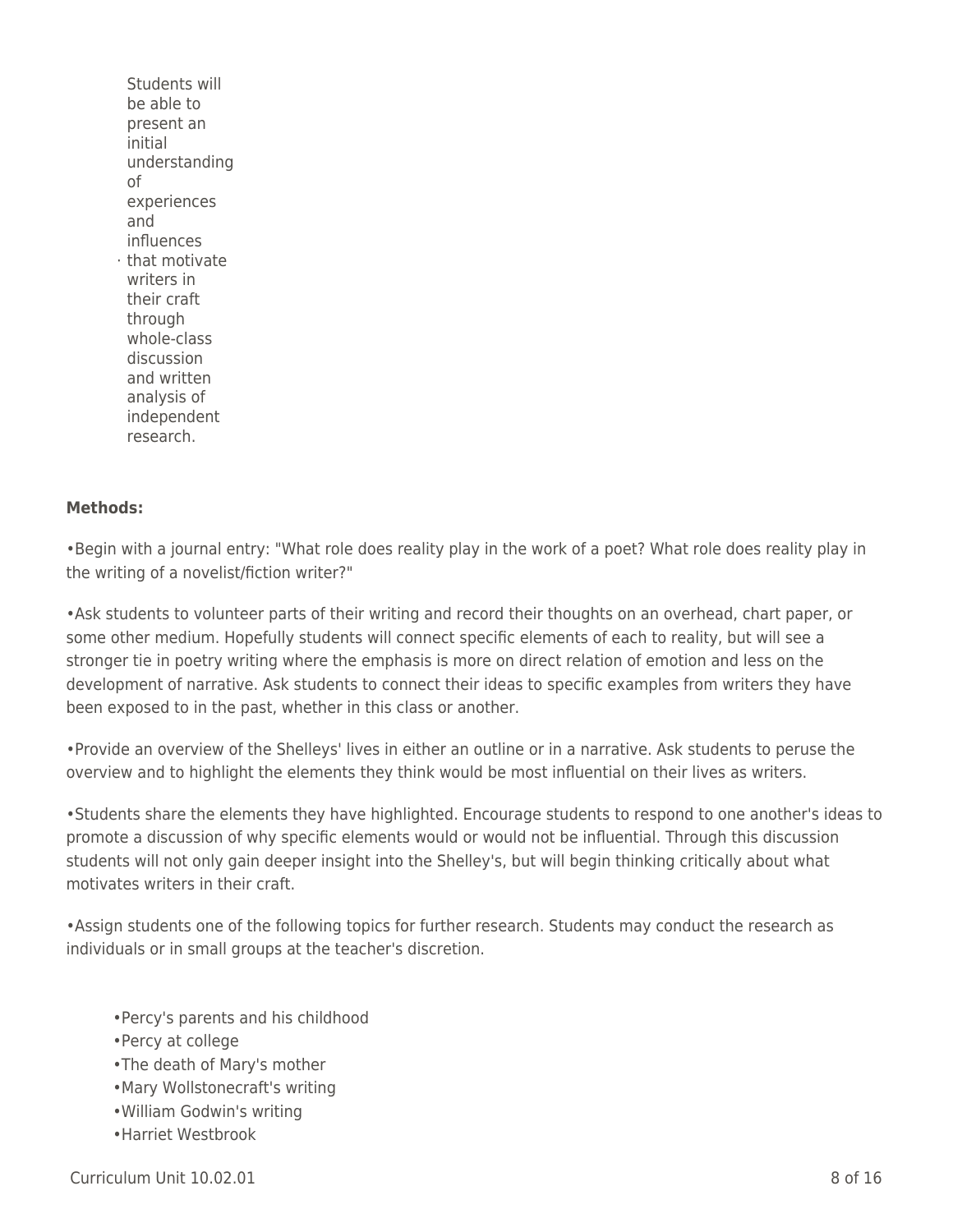- •Percy and Mary's elopement
- •Mary's attempts at having children
- •Percy and Mary's travels through the Alps
- •The Shelley's friend Lord Byron
- •The contest that began Frankenstein
- •Percy's death and Mary's reactions

### **Assessment:**

•From their research (which may be assigned as homework or as an additional class period), students are to write a two-page analysis of their findings on their research answering the question, "How do you think the life experiences of these authors might have an effect on their writing?"

•Students should make brief presentations to the class based on their research and analyses.

# **Percy Bysshe Shelley's Writing**

#### **Overview:**

In this series of lessons, students will apply their study of Percy Bysshe Shelley to two poems written by the author. The first of these poems, "Hymn to Intellectual Beauty," will be analyzed as a class as a way of modeling the expectations for the second, teacher selected, poem. Students will compose an analytical response to the second poem looking specifically at connections to Romanticism and the author's experiences.

### **Note:**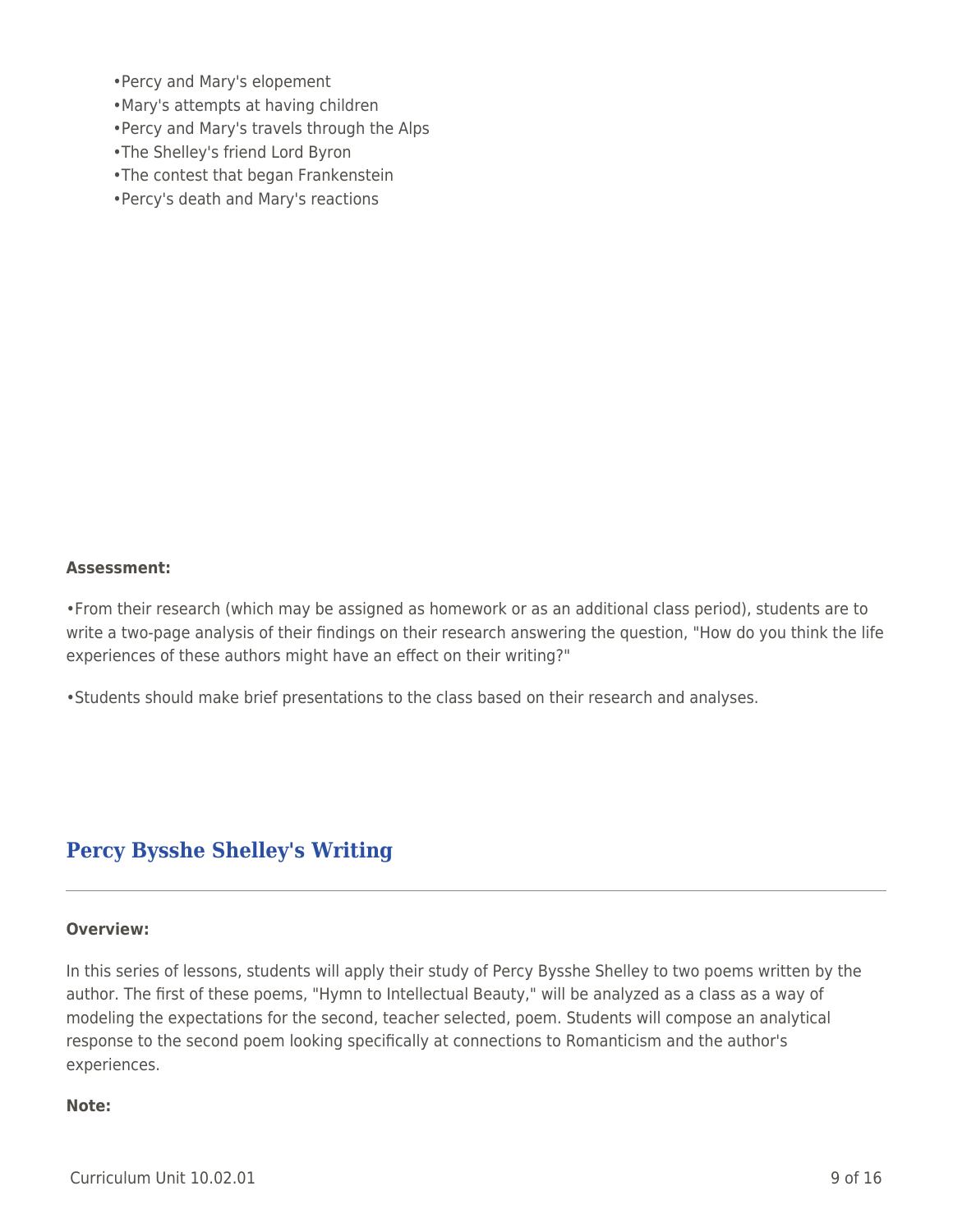•This lesson will take place over two class periods.

## **Objectives:**

•Students will be able to identify and analyze elements of Romanticism in "Hymn to Intellectual Beauty."

•Students will be able to connect elements from Percy Bysshe Shelley's life to his poetry.

### **Methods:**

•Prior to this lesson, students should have read "Hymn to Intellectual Beauty" for meaning and marked passages that they feel give the reader some level of understanding of the writer's past experiences.

•Ask students: "What role do the seasons play in the poem?"

•Discuss the symbolism of the seasons as they are presented in the first and the final stanzas of the poem.

•Ask students to locate other elements of nature in the poem that are being used as symbols. What do they symbolize? Allow students five to ten minutes to look silently and mark symbols built on natural imagery, and then hold an open discussion encouraging students to build off of each other's ideas.

•Have students write in their journals responding to the following question: "What is the 'Power' that Shelley refers to in this poem?"

•After students have written in their journals, ask students to locate other words or phrases Shelley uses to refer to the "Power" throughout the poem:

- •Spirit of Beauty (13)
- •Demon (27)
- •Ghost (27)
- •Heaven (27)
- •messenger of sympathies (42)
- •awful Loveliness (71)
- •Spirit fair (83)

•Discuss with students their thoughts on the nature of Shelley's "Power" in this poem.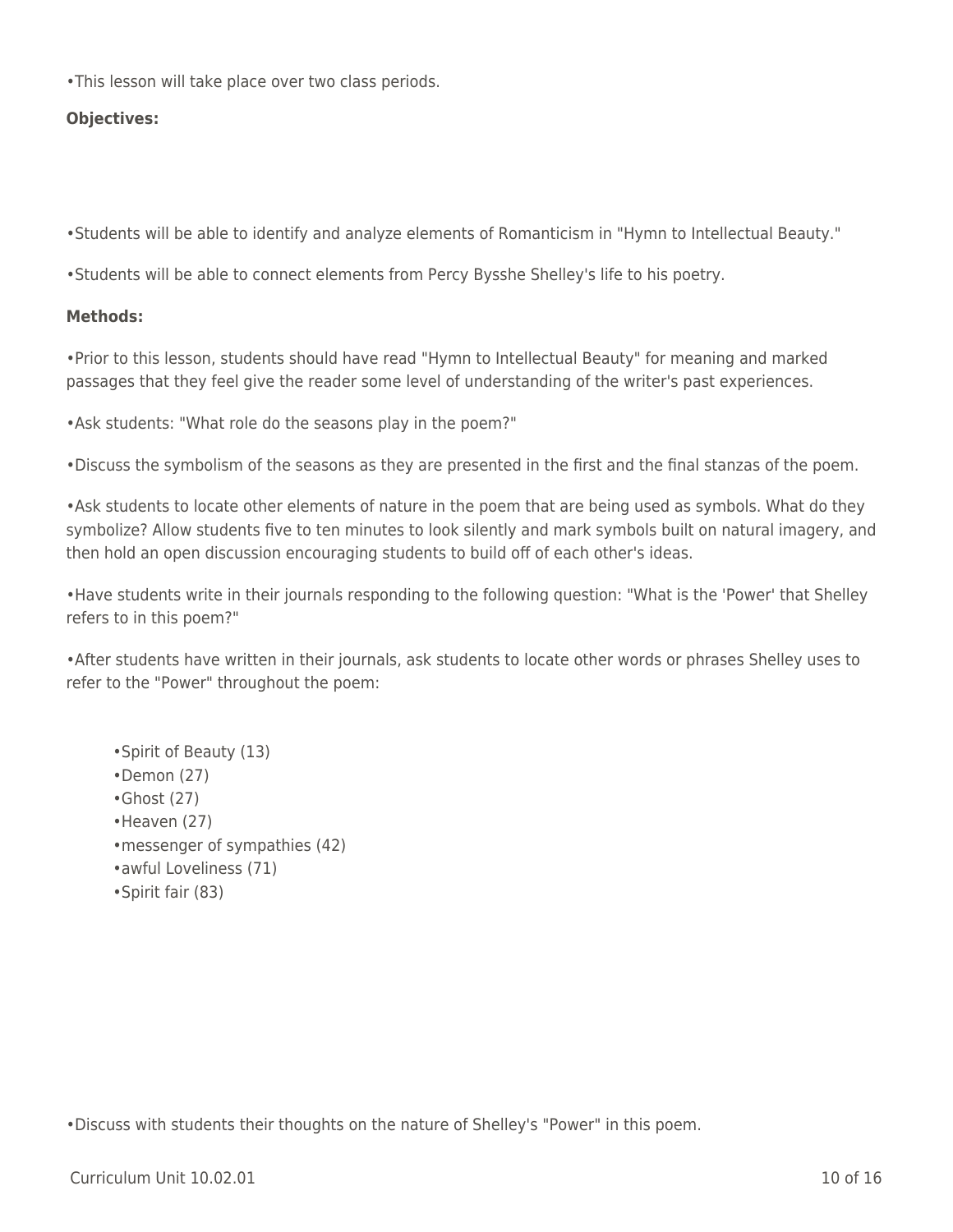•What attributes does he give it? (guide students to look at Shelley's use of metaphors for description)

- •What is its purpose? (guide students to look at verbs connected to the "Power")
- •When and where did the speaker first encounter it? (stanza 5)
- •What does the speaker ask of the "Power" in the final stanza?

•Ask students to share the passages that they marked for homework (passages that they feel give the reader some level of understanding of the writer's past experiences) by reading them aloud.

•How do these passages give us insight into or connect to Shelley's own life? Encourage students to make connections based on the previous class discussions, their own research, or their classmates' presentations. Students focus should be on stanzas 5-7, but they may connect to other parts of the poem.

### **Assessment:**

•Students are to read and independently analyze either "Ode to the West Wind" or "Mont Blanc" (based on teacher discretion and student level) for elements of Romanticism and for connections to Shelley's life in a two-page paper.

# **Mary Wollstonecraft Shelley's Writing**

### **Goal:**

By applying the concepts learned in the introduction to the Romantic Period and elements from the biographical study of the Shelleys, students will analyze Frankenstein by Mary Wollstonecraft Shelley to get a fuller understanding of her life and her work, and her contributions to the period and to literature.

### **Objectives:**

•Students will be able to identify and analyze elements of Romanticism in Frankenstein.

•Students will be able to connect elements from Mary Wollstonecraft Shelley's life to her novel.

### **Overview:**

In this series of lessons, students will be applying their study and understanding of the Shelleys' lives to their reading of the novel, Frankenstein. Since the reading of the novel will take three to six weeks depending on the reading level of the students, these lessons are to be developed around smaller designated sections of the larger text and gradually to build into a complete understanding of the relationship of biography and the novel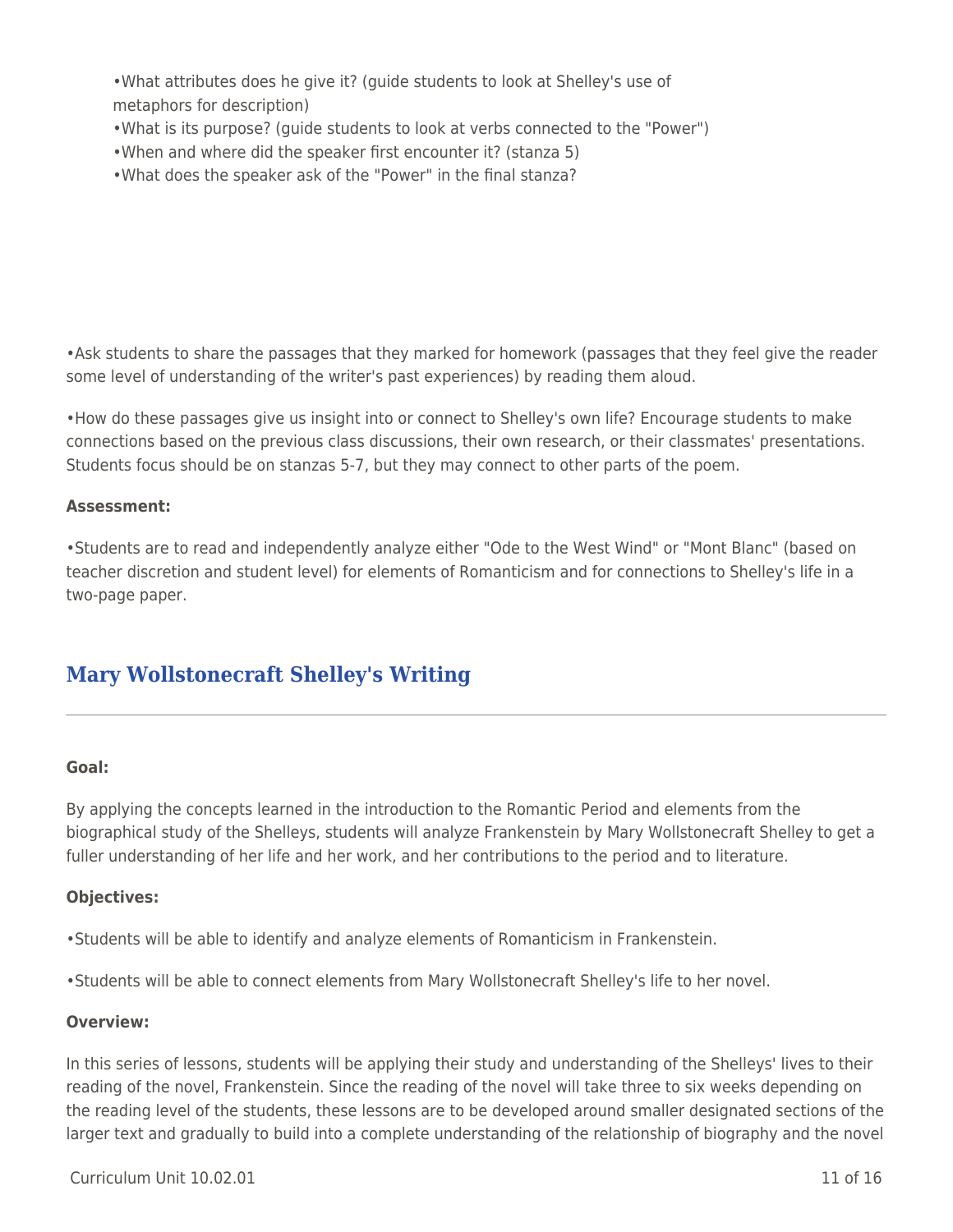as a whole. In classrooms with struggling readers, to whom the entire novel is too large an undertaking, I have taught a survey of the text using selected chapters to provide a general understanding of the story as a whole. Though I do encourage the reading of the novel in its entirety, this modification is necessary in some cases and the benefits outweigh (in my eyes) the losses.

## **Suggested Breakdown of the Text:**

The following schedule of reading from Frankenstein provides a three-week structure for the completion of the reading of the novel. This structure is intense and relies on students reading between 15-25 pages each night. This could be modified by making the nightly readings shorter or by doing some of the reading in class and holding discussions on alternating class periods.

- 1. Author's Introduction (1831) and Preface
- 2. Letters 1-4 (the account of Robert Walton, leading up to Victor Frankenstein's story)
- 3. Volume 1, Chapters 1-3 (Victor's early life and interest in natural philosophy/alchemy)
- 4. Volume 1, Chapters 4-6 (discovers the secret of life; builds and abandons the creature)
- 5. Volume 1, Chapters 7-8 (death of William and trial of Justine)
- 6. Volume 2, Chapters 1-2 (Victor's guilt and trip to the Alps)
- 7. Volume 2, Chapters 3-5 (Creature recounts his early existence; learning to speak/read)
- 8. Volume 2, Chapters 6-7 (life with the cottagers and his attempt at friendship)
- 9. Volume 2, Chapters 8-9 (Creature's recounts murder of William; agree to build female)
- 10. Volume 3, Chapters 1-2 (Victor delays his new project)
- 11. Volume 3, Chapters 3-4 (destruction of female; suspect in murder of Henry Clerval)
- 12. Volume 3, Chapters 5-6 (Victor and Elizabeth's marriage; Elizabeth's murder)
- 13. Volume 3, Chapter 7 (Victor tracks the creature to the north; Walton's final letter)

There are connections between the Shelleys' experiences and each of the sections of text above. One example would be the connections between their travels through the Alps, Percy's poetry, and division number 6 above. The role of the sublime in easing Victor's mind is a major element of the two writers' philosophies. An interesting point of conversation could also center on the contrast between the peace of this setting and the appearance of the Creature.

There are also ongoing connections that unfold as the story does. Victor is reluctant to marry, whether because of his distraction by scientific interests or his feelings of guilt over his creations actions. Consider this in light of Mary's father's view of marriage and the influence this must have had on Mary. Also consider the strange circumstances surrounding her own marriage to Percy. This is an area of discussion that most high school students will quickly connect to.

## **Assessment:**

At the completion of each segment of the text, students should complete a brief journal entry analyzing the reading for connections to the biographical materials they have already studied. These entries will form a starting point for students to build off of in class discussions.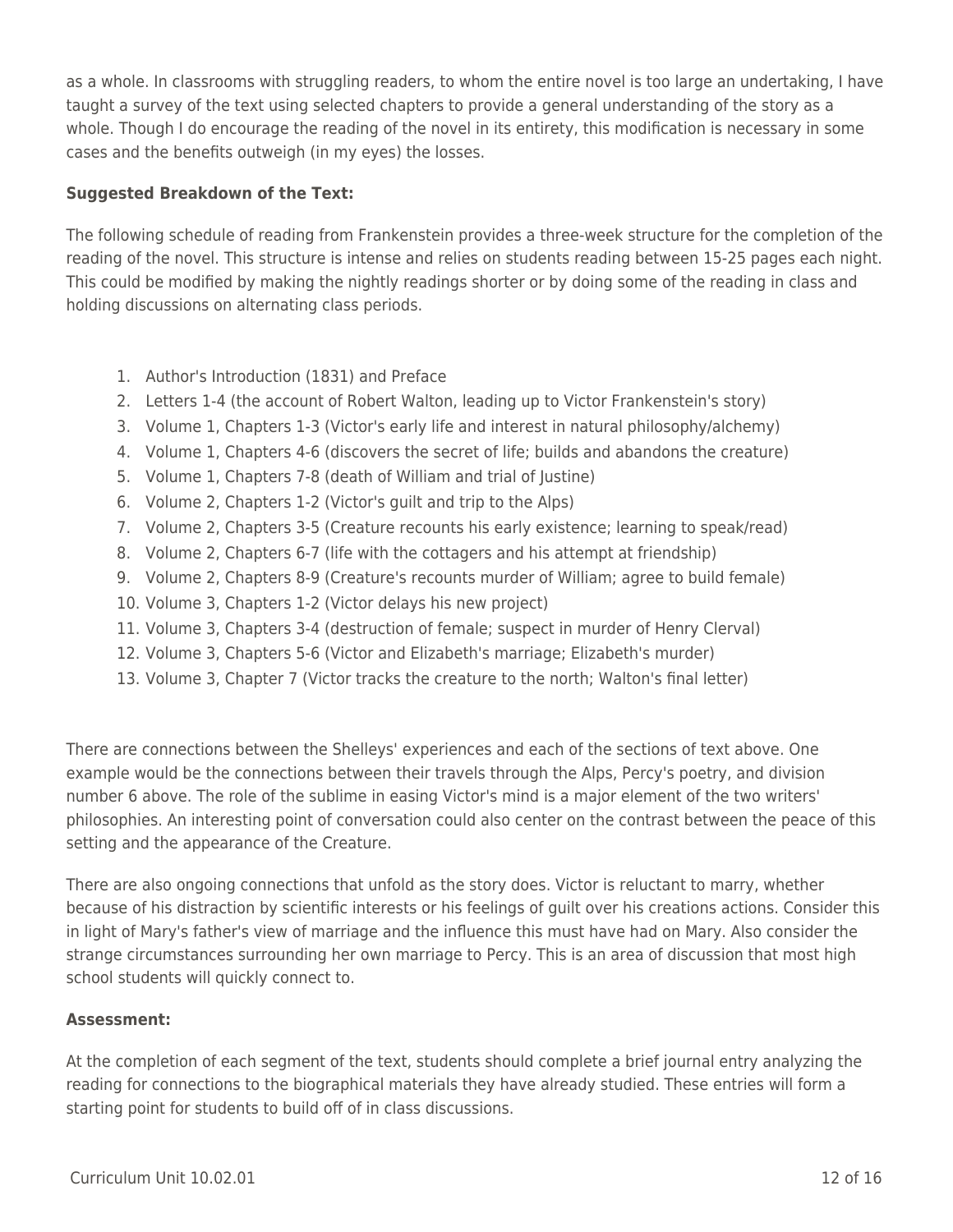# **Annotated Bibliograpy**

#### Romantic Movement and Literature

Harris, R. W. Romanticism and the Social Order 1780-1830. London: Blandford Press, 1969. A presentation of the social and cultural changes that framed the major literary changes of the period.

Hilles, Frederick W. and Harold Bloom, eds. From Sensibility to Romanticism: Essays Presented to Frederick A. Pottle. New York: Oxford University Press, 1965. A collection of 26 essays covering the dramatic changes that took place in literature during the period.

James, D. G. The Romantic Comedy. New York: Oxford University Press, 1949. A history of the use of mythology in English Romanticism.

Maxwell, Richard and Katie Trumpener. Fiction in the Romantic Period. New York: Cambridge University Press, 2008. A collection of essays that covers the periods major novel writers and the context from which they wrote.

Pierce, Frederick E. Currents and Eddies in the English Romantic Generation. New Haven: Yale University Press, 1918. Covers in detail the major literary subdivisions that sprang up during the Romantic period.

Stephens, James, Edwin L. Beck, and Royall H. Snow, eds. English Romantic Poets. New York: American Book Co., 1935. An anthology of English Romantic writers with brief biographical sketches of each.

Willey, Basil. The Eighteenth Century Background: Studies on the Idea of Nature in the Thought of the Period. New York: Columbia University Press, 1953. A detailed analysis of the transformation of thought on nature in the years leading up to the Romantic movement, including a chapter on William Godwin's contributions.

Woods, George Benjamin. English Poetry and Prose of the Romantic Movement. New York: Scott, Foresman and Co., 1929. An anthology of the major written works of the entire period.

#### Biographical Criticism

Batchelor, John, ed. The Art of Literary Biography. New York: Oxford University Press, 2003. Discusses the debate between the reading of biography for enjoyment or for reputable academic study as well as issues with working with biography where there is limited information available.

Benton, Michael. Literary Biography: An Introduction. Massachusetts: Wiley-Blackwell, 2009. A study of the use of Biographical Criticism to enhance the study of literature.

Epstein, William H. Contesting the Subject: Essays in the Postmodern Theory and Practice of Biography and Biographical Criticism. Indiana: Perdue University Press, 1991. A historical and critical overview of Biographical Criticism with a chapter devoted to verse during the Romantic Period.

#### Percy Bysshe Shelley

Campbell, Olwen Ward. Shelley and the Unromantics. London: Methuen & Co., 1924. A detailed biography of the life and writings of Percy.

#### $Curir$ iulum Unit  $10.02.01$  13 of 16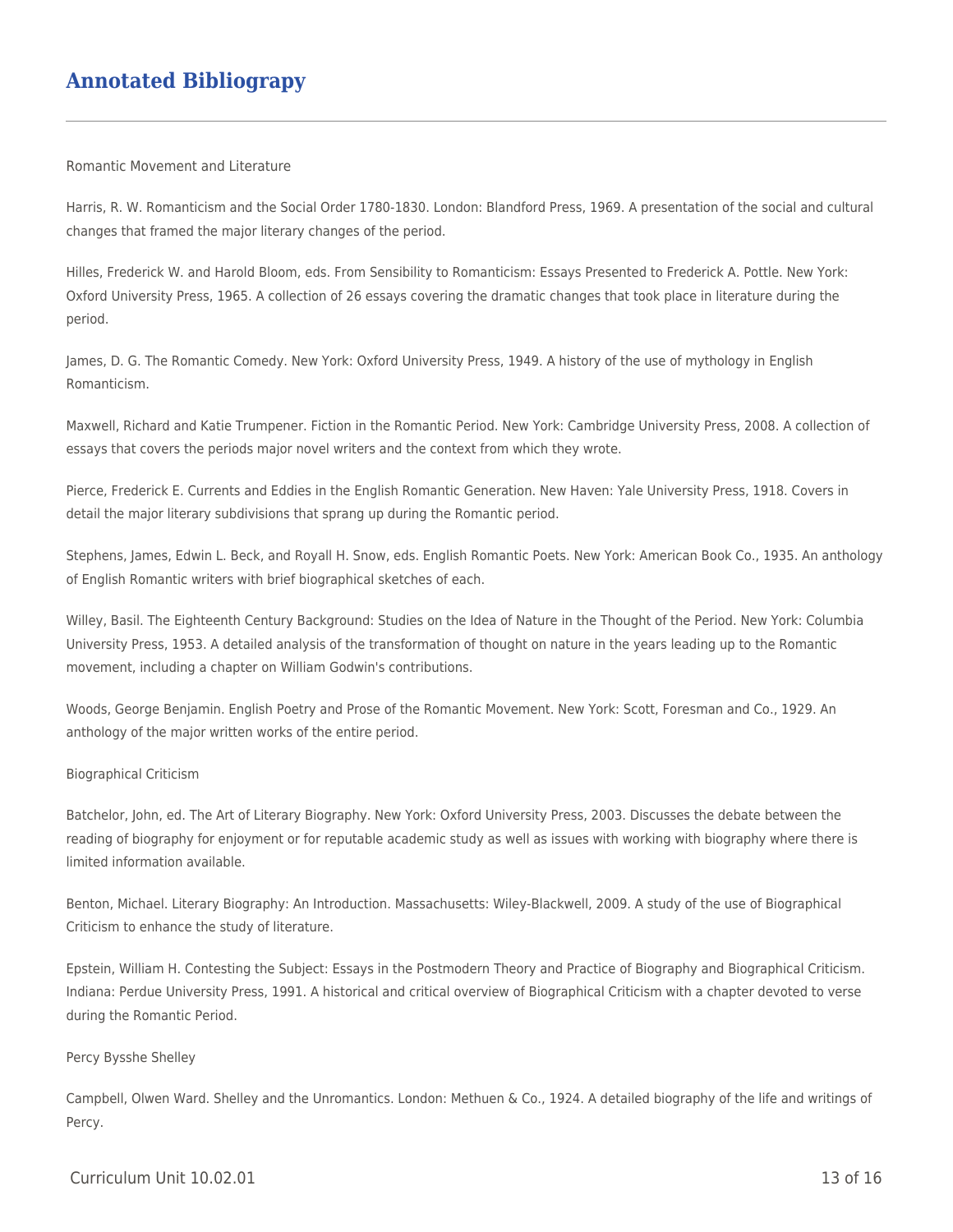Clarke, George Herbert, ed. Selected Poems of Percy Bysshe Shelley. New York: Houghton Mifflin Co., 1907. Excellent introduction to the life and poetry of Percy.

Fogle, Richard Harter. The Imagery of Keats and Shelley. Chapel Hill: University of North Carolina Press, 1949. Critical comparison of the poetry of John Keats and Percy Shelley, as well as an analysis of the connections between their writing and their lives.

Holmes, Richard. Shelley: The Pursuit. New York: E. P. Dutton & Co., 1975. Detailed and authoritative biography of Shelley and the personal connections to his poetry.

Reidman, Donald H. and Sharon B. Powers, eds. Shelley's Poetry and Prose. New York: W. W. Norton & Co., 1977. Critical collection of Percy's writings including biography.

Smith, Robert Metcalf. The Shelley Legend. New York: Charles Scribner's Sons, 1945. An attempt to decipher the truth of Percy's biography from the legends that sprang up around his life and death.

Stenning, Henry J. ed. The Shelley Companion: A Selective Anthology. London: The Saturn Press, 1947. Includes brief biographical sketch.

Thompson, Francis. Shelley. New York: Charles Scribner's Sons, 1909. Brief analytical biography of Percy.

Mary Wollstonecraft Shelley

Carlson, Julie A. England's First Family of Writers: Mary Wollstonecraft, William Godwin, Mary Shelley. Baltimore: Jons Hopkins University Press, 2007. Excellent narrative biography of Mary Shelley and her parents, covering aspects of their entire lives.

Harper, Henry H. Letters of Mary W. Shelley. Boston: The Plimpton Press, 1918. Transcriptions of many of Mary's unpublished personal correspondence.

Hoobler, Dorothy and Thomas. The Monsters: Mary Shelley and the Curse of Frankenstein. New York: Little, Brown and Company, 2006. A biography of Mary Shelley paying special attention to the creation of Frankenstein and the connections between the story and her personal life.

Shelley, Mary. Frankenstein or The Modern Prometheus. Edited by Maurice Hindle. New York: Penguin Books, 1992. Includes an excellent introduction by Hindle that provides biographical overview of Mary's life.

Shelley, Mary. The Last Man. Edited by Hugh J. Luke. Lincoln: University of Nebraska Press, 1993. One of Mary's other novels, published a year and a half after Percy's death, it is a tale about the last surviving human on earth.

Smith, Johanna M. ed. Case Studies in Contemporary Criticism: Frankenstein. Boston: Bedford Books, 1992. A collection of critical essays on the novel.

# **Implementing District Standards**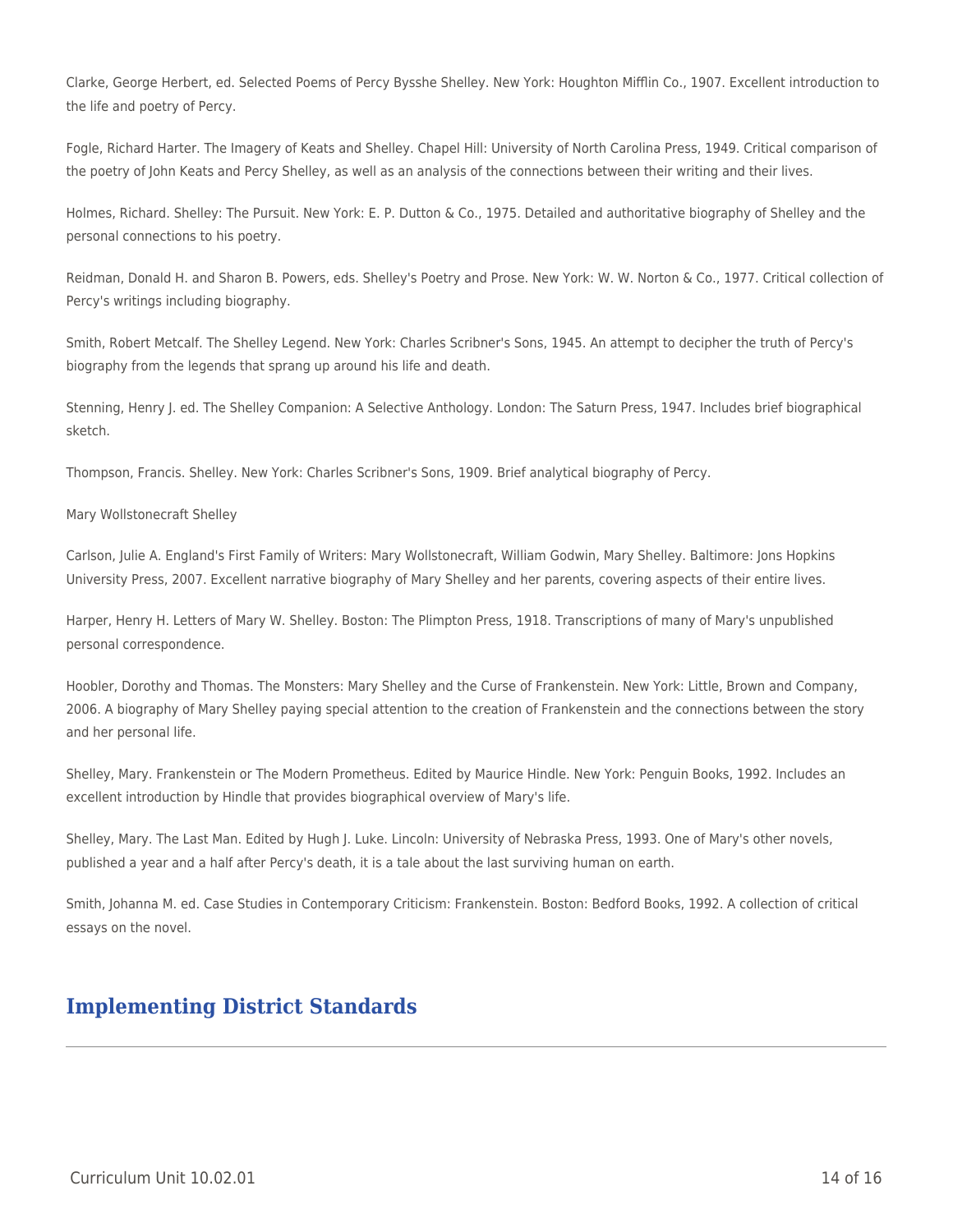understanding Students read a wide range of literature from many periods in many genres to build an of the many dimensions (e.g., philosophical, ethical, aesthetic) of human experience.

This unit focuses on literature from the Romantic Period in English Literature, but makes use of fiction, poetry, and nonfiction. Students do not simply read the materials as independent items, but seek out connections between the various pieces.

posing problems. They gather, evaluate, and synthesize data from a variety of sources (e.g.,<br>i.print and non-print toyte, artifacts, noonle) to communicate their discoveries in wave that su Students conduct research on issues and interests by generating ideas and questions, and by print and non-print texts, artifacts, people) to communicate their discoveries in ways that suit their purpose and audience.

During the biographical research segment of the unit, students conduct research on the authors being studied which they present to their classmates. All students then use the multitude of information gathered in their analysis of the literature.

Students use a variety of technological and information resources (e.g., libraries, databases,

· computer networks, video) to gather and synthesize information and to create and communicate knowledge.

During the biographical research segment of the unit, students conduct research on the authors being studied which they present to their classmates. All students then use the multitude of information gathered in their analysis of the literature.

· Students participate as knowledgeable, reflective, creative, and critical members of a variety of literacy communities.

Several elements of the unit aim at creating open discussion. The research segment hinges on student sharing of their research. The Literary analyses demand that students build off of one another's interpretations and observations.